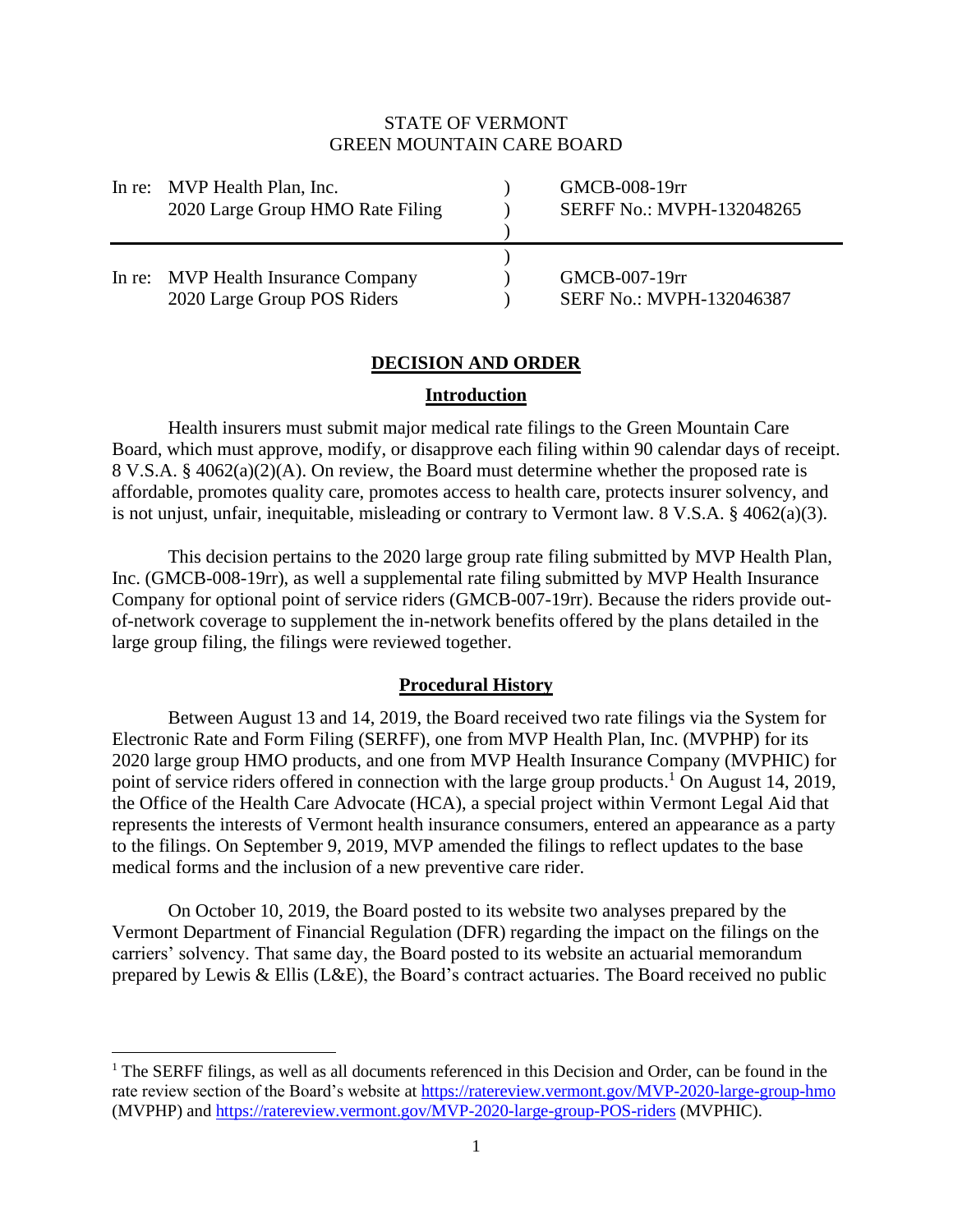comment on the filings. Pursuant to GMCB Rule 2.000, § 2.309(a)(1), the parties waived a hearing and filed memoranda in lieu thereof.

### **Findings of Fact**

1. MVPHP is a non-profit health insurer domiciled in New York state and licensed as a health maintenance organization (HMO) in New York and Vermont. MVPHP is a subsidiary of MVP Health Care, Inc. (MVP), a New York corporation that transacts health insurance business through a variety of for-profit and not-for-profit subsidiaries and provides health insurance coverage to individuals and employers in the small and large group markets in New York and Vermont.

2. MVPHP's large group filing demonstrates the development of premiums for the carrier's large group HMO products, comprised of both high-deductible health plans (HDHPs) and nonhigh-deductible health plans (non-HDHPs), and includes proposed rates for all four quarters of 2020. L&E Actuarial Memorandum (L&E Memo), 1. The rates are composed of a manual rate change, an age/gender factor change, and a change in retention. *See* L&E Memo, 2; MVP Memorandum in Lieu of Hearing (MVP Brief), 1.

3. In recent years, the entire product portfolio sold on the license of MVPHIC has been migrated to MVPHP. L&E Memo, 1; MVP Brief, 1.

4. As of April 2019, there were approximately 1,800 members in Vermont enrolled in MVPHP's large group plans. Of these members, 1,430, or approximately 80%, have renewal dates in the first quarter of 2020 (1Q20), 77 have renewal dates in the second quarter of 2020 (2Q20), 151 have renewal dates in the third quarter of 2020 (3Q20), and 140 have renewal dates in fourth quarter of 2020 (4Q20). L&E Memo, 1; MVPHP Actuarial Memorandum (MVP Memo), 1.

5. MVPHP's large group filing is supplemented by POS riders offered on MVPHIC's license. These riders provide out-of-network coverage in addition to the in-network benefits provided by the large group HMO plans. The riders are not stand-alone products and must be purchased in conjunction with MVPHP's large group products. Rates for the POS riders are set as a percentage of premium to the combined medical and pharmacy rates for MVPHP's large group products. L&E Memo, 1; MVP Brief, 1.

6. MVPHP proposes a 16.7% average annual rate increase for members renewing in 1Q20. L&E Memo, 2. The average annual rate increases proposed by MVPHP for members renewing in the remaining quarters of 2020 vary slightly from 16.7% – 16.4% for 2Q20 renewals, 16.5% for 3Q20 renewals, and 16.2% for 4Q20 renewals – due to quarterly trend changes and changes in the health insurer fee. L&E Memo, 2; MVP Memo, 2.

7. The large groups covered by this filing have premiums that are based on a blend of their own claims experience (at approximately 25%) and the rates approved in this filing (at approximately 75%). Therefore, based on their specific claims experience, groups will see premium increases that differ from the rate increases approved in this filing. For example, the currently quoted average premium increase for groups renewing in 1Q20 (representing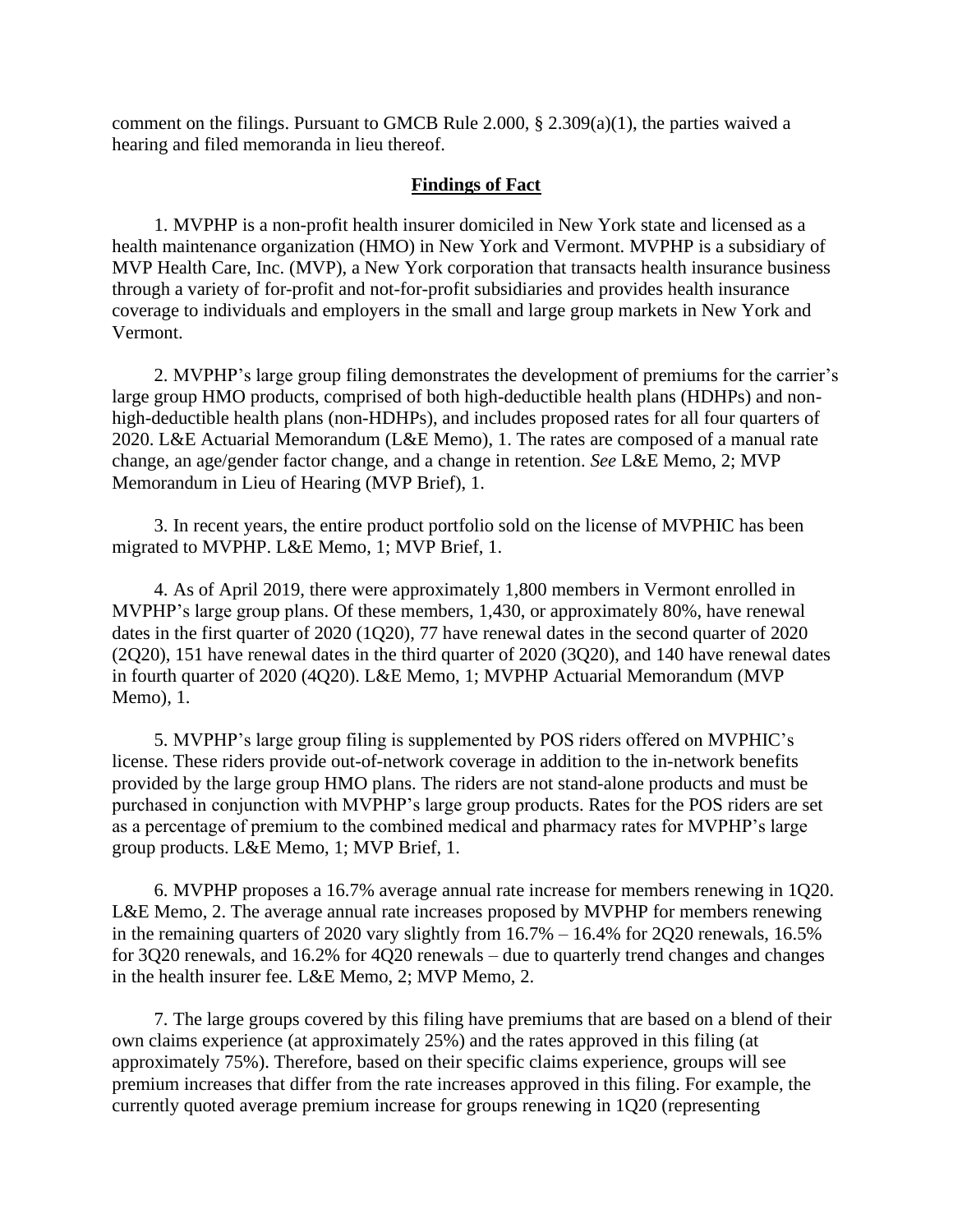approximately 80% of the members covered by these plans) is projected to be 8.4%. L&E Memo, 2. This is largely due to the relatively favorable experience of these groups. For calendar year 2018, the loss ratio for all the large groups combined was 95.7%, while the loss ratio for groups renewing in 1Q20 was 89.0% and the loss ratio for the remaining groups (i.e., nonrenewing groups, many of which experienced loss ratios exceeding 100%, and groups renewing in 2Q20 - 4Q20) was 103.9%. L&E Memo, 7.

8. In developing the manual rates, MVPHP used its large group claims data for the period May 2018 through April 2019 and paid through 2019 (with incurred estimates updated through June 2019). The base period experience used by MVPHP has two months of claims run-out and therefore needed to be adjusted for claims "incurred but not reported" (IBNR). L&E concluded that the carrier's IBNR adjustment appears to be actuarially sound and is consistent with MVP's other filings. L&E Memo 2, 4.

9. Claims exceeding \$100,000 made up 15.8% of the base period experience. To help mitigate the impact of high cost claims, the carrier replaced claims in excess of \$100,000 with a pooling charge equal to 9.9% of claims below the pooling limit – the same pooling charge that was used to develop the 2019 rates. L&E Memo, 2-3; *In re: MVP Health Plan, Inc.*, *2019 Large Group HMO Rate Filing,* GMCB-010-18rr, Decision and Order, Findings of Fact, ¶ 7. Pooling claims is a typical industry practice and prevents major swings in premium resulting from a small number of cases. L&E Memo, 3. The use of the pooling charge reduced the projected claims by approximately 6% relative to using the base period experience without adjustment. *Id*.

10. Due to its limited large group data in Vermont, MVPHP calculated the pooling charge using its large group business in New York. L&E reviewed the actual large group experience in Vermont and calculated that the percentage of claims above the \$100,000 pooling limit during the prior five years ranged from 4.5% to 24.9%, with an average of 14.4%. L&E concluded that the Vermont-only data is not fully credible and MVPHP's use of New York data to set the pooling charge assumption is reasonable and appropriate and results in more stable premiums. L&E Memo, 3.

11. MVPHP projected the adjusted medical and pharmacy (Rx) claims forward to the midpoint of the 1Q20 rating period using an annual paid medical trend assumption of 5.7% and an annual paid Rx trend assumption of 9.5%. To develop the projected claim cost as of 1Q20, MVPHP further adjusted the trended medical and Rx claim cost for items such as Rx rebates and the projected cost of capitation and non-fee-for-service claim expenses (e.g., Patient Centered Medical Home payments). L&E Memo, 3; MVP Memo, 3; MVPHP Response to Objection #1, 3. Reflecting these adjustments, the quarterly manual rate change developed by MVPHP was 10.9% for 1Q20. L&E Memo, 3.

12. MVP developed the remaining quarterly manual rates by applying additional trend to the experience period claims, which resulted in rate increases of 1.6% in each quarter of 2020. This means that groups renewing in April will be charged premiums based on manual rates that are approximately 1.6% higher than groups renewing in January. L&E Memo, 3.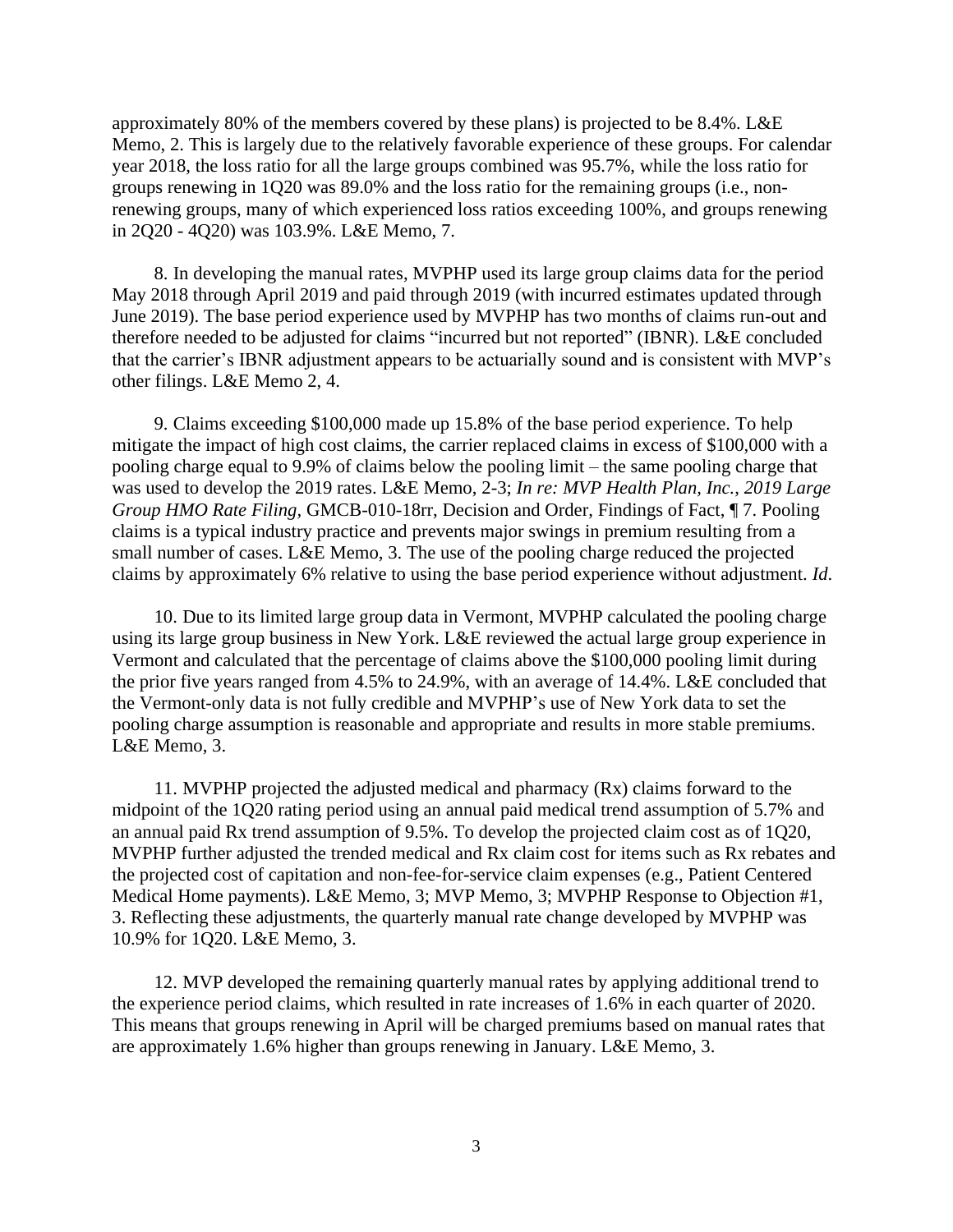13. To develop its paid medical trend assumption of 5.7%, MVPHP analyzed its combined MVPHP and MVPHIC Vermont data for 36 months between 2016 and 2018. It did not consider this data appropriate for utilization trend analysis due to concerns with the large impact that membership growth in other blocks of business (Exchange) was having on the total utilization trend for Vermont. Because removing MVPHP data from the calculation would leave a block that was not credible, MVPHP used the 1.0% utilization trend that L&E calculated for the entire Vermont marketplace during its review of the Exchange filings. L&E concluded that, based on the information available at this time, this 1.0% utilization trend is reasonable and appropriate. L&E Memo, 4.

14. MVPHP's assumed 5.7% annual effective medical trend factor represents the most upto-date provider contracting information available at the time of filing. L&E Memo, 4. However, after the filing was submitted, the Board made final decisions regarding 2020 Vermont hospital budgets. The budget increases approved by the Board are lower than anticipated at the time of the filing. L&E Memo, 5.

15. To develop its paid pharmacy trend assumption of 9.5%, MVPHP analyzed its pharmacy data by drug category (Generic, Brand, Specialty). Annual trend factors by drug category were supplied by the carrier's pharmacy benefit manager (PBM). These trend factors reflect the carrier's Vermont business. L&E Memo, 5.

16. MVPHP used 2020 drug rebate forecasts provided by its PBM. These forecasts assume that drug rebates will be equal to \$21.57 per member per month (PMPM) for 1Q20 renewals and increase with pharmacy trend for later quarters. L&E Memo, 5; *see also* Filing Amendment, 2020 Vermont Large Group Filing, Ex. 3a-3d.

17. L&E concluded that MVPHP's assumptions regarding Rx trend and Rx rebates appear to be reasonable and appropriate. L&E Memo, 5.

18. The base manual rate projection does not account for changes in demographics. Since the prior filing, the demographics of the block have been observed to deviate from past expectations. The enrolled population was slightly older than the prior experience period, resulting in additional revenue available to cover claims. However, the demographic factors were re-normalized to reflect the updated experience and decreased by 0.5% to maintain the necessary premium level. L&E determined that MVPHP's age/gender normalization methodology appears to be reasonable and appropriate. L&E Memo, 4.

19. MVPHP added retention charges to the blended pure premium to develop the group required premium. The retention charges include 8.2% of premium for general administrative expenses, a reduction from the 8.9% in the prior filing. L&E Memo, 5. The projected 2020 administrative expenses of 8.2% of premium is less than the actual calendar year 2018 expenses of 10.0%. The following table summarizes data taken from the Supplemental Health Care Exhibits: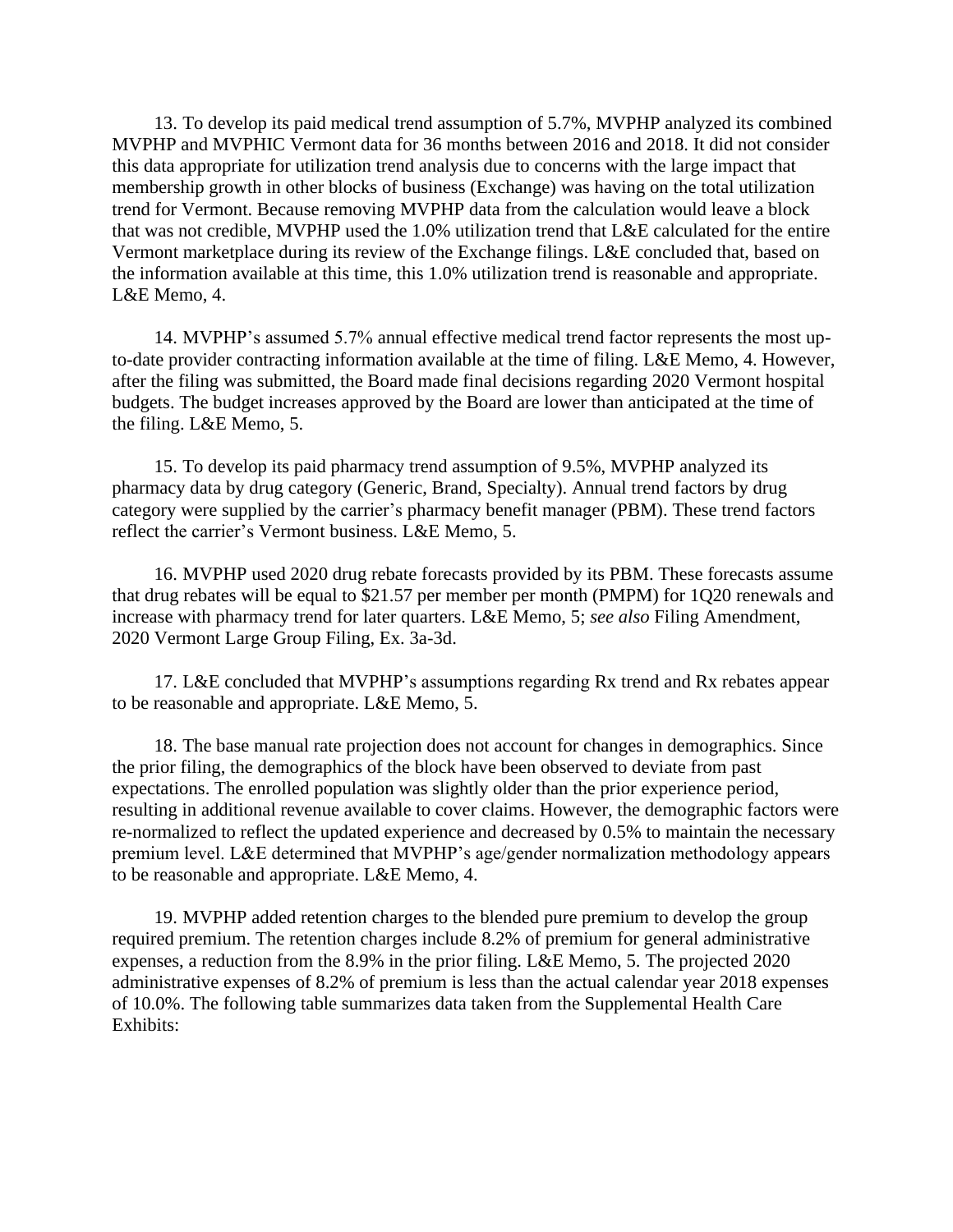|      | <b>Member Months</b> | Premium PMPM | <b>Admin PMPM</b> | <b>Expense Ratio</b> |
|------|----------------------|--------------|-------------------|----------------------|
| 2013 | 118,563              | \$363.04     | \$39.18           | 10.8%                |
| 2014 | 97,084               | \$404.11     | \$38.31           | 9.5%                 |
| 2015 | 68,766               | \$432.06     | \$34.13           | 7.9%                 |
| 2016 | 37,858               | \$450.19     | \$36.77           | 8.2%                 |
| 2017 | 25,372               | \$474.10     | \$42.09           | 8.9%                 |
| 2018 | 26,765               | \$484.55     | \$48.67           | 10.0%                |

L&E Memo, 6.

20. MVP reduced the administrative expense load such that the per member per month cost of administrative expenses increase at the same 5.5% rate as MVP's Exchange filing. L&E Memo, 6.

21. L&E concluded that the administrative expense load appears to be reasonable and appropriate. L&E Memo, 6.

22. MVPHP's retention charges also include a broker load equal to 3.1% of premium. Broker fees are increasing compared to 2019 due to the fact that two of the groups not renewing in 2020 did not have broker fees and one of the groups that is renewing did not have a broker in 2019 but added a broker for 2020. The retention charges also include provision for bad debt equal to 0.3% of premiums, an ACA insurer tax of 1.0%, a VT vaccine pilot charge of 0.3%, and a \$1.93 PMPM charge based on MVP's projected responsibility for statutory billback. L&E Memo, 5-6.

23. MVPHP's proposed retention charges also include 2.0% for contribution to reserve (CTR). L&E notes that the Board has reduced the proposed contribution to reserve in its past orders and recommends that the Board consider DFR's solvency analysis if changes are made to this assumption. L&E Memo, 6.

24. Pursuant to 8 V.S.A. § 4062(a)(2)(B), DFR assessed the impact of the proposed filings on the carriers' solvency. DFR noted that New York State, the primary solvency regulator for both MVPHP and MVPHIC, has not learned of any solvency concerns regarding the carriers. DFR noted that MVPHP currently meets Vermont's foreign insurer licensing requirements and that while MVPHIC is currently below Vermont's minimum surplus requirement, it is working with DFR to reach the requirement in the near future. DFR stated that solvency concerns with MVPHIC are lessened because the carrier is moving its business to MVPHP and is not writing any new business. Finally, DFR noted that, in 2018, all of MVP Holding Company's operations in Vermont accounted for approximately 4.8% of its total premiums written and that the carriers' Vermont operations pose little risk to their solvency. DFR opined that the proposed rates will not have a negative effect on the carriers' solvency, absent a finding by L&E that they are inadequate. DFR Solvency Analyses for 2020 Large Group HMO Rate Filing of MVPHP and Large Group Point of Service 2020 Rate Filing of MVPHIC.

25. During the course of L&E's review, MVP recognized that they did not incorporate certain benefit changes into the filed rates, namely increasing the wellness reimbursement to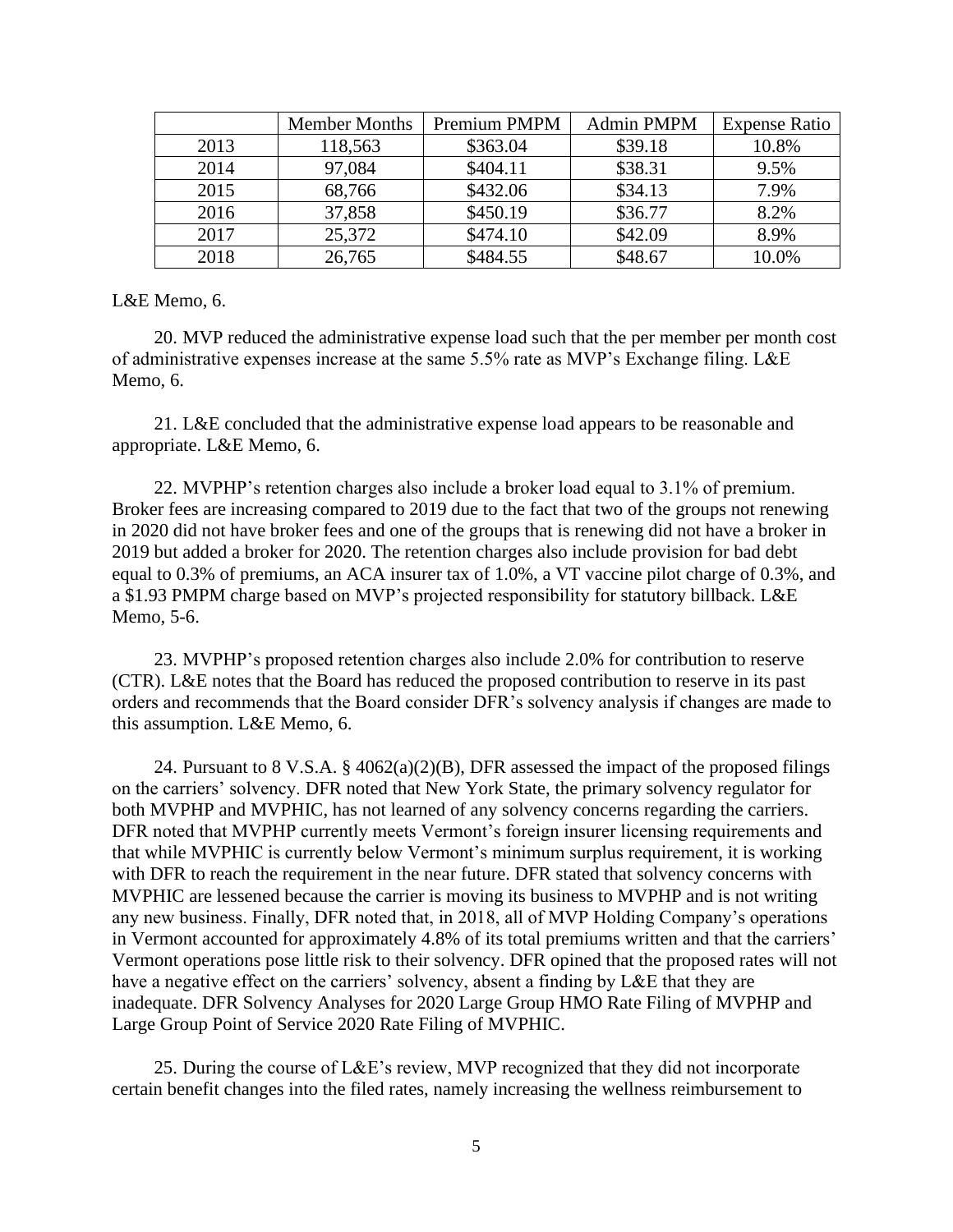\$200 and adding a new \$50 per quarter benefit for meeting certain step thresholds based on a wearable device registered with MVP's vendor. The costs associated with these benefit changes amount to \$0.19 PMPM. L&E Memo, 6.

26. In the initial filing, MVPHP built a \$1.82 load into the rates to cover certain payments under a risk share arrangement with OneCare Vermont. MVPHP Response to Objection #1, 3. After the initial filing, MVPHP determined that its large group Vermont members will not be included in a 2020 program with OneCare. As a result, MVP stated that it is amenable to removing the load from the rates. *Id.*

27. The target loss ratio is decreasing from 86.9% in 1Q19 to 84.8% for 2020. This change is the result of increasing the CTR from 1.5% (approved in the prior filing) to 2.0%, the reintroduction of the ACA insurer fee beginning in 2020, and an increase in the statutory billback amount. L&E Memo, 6.

28. The federal loss ratio for MVPHP in 2018 is 106.2%, and the rolling three-year average is 96.0%. L&E Memo, 6.

29. L&E reviewed the filing and recommends that the Board adjust the unit cost trends to reflect the FY2020 hospital budgets established by the Board while the filings were pending. L&E also recommends adding in the \$0.19 PMPM that was inadvertently excluded from the rates in the initial filings related to changes in benefits. Finally, L&E recommends removing the \$1.82 PMPM load that was added for the risk deal with OneCare Vermont. L&E Memo, 8.

30. With L&E's recommended modifications, the manual rate increases for 2020 would be as follows:

| <b>Quarter</b> | <b>Manual Rate Change</b> |
|----------------|---------------------------|
| 1020/4019      | 10.4%                     |
| 1Q20/2Q20      | 1.6%                      |
| 3Q20/2Q20      | 1.6%                      |
| 4Q20/3Q20      | 1.6%                      |

L&E's recommended reduction to the manual rate would result in an overall change for 1Q20 of 16.2%. L&E Memo, 8.

31. L&E concludes that if its recommended modifications are made, the filing does not produce rates that are excessive, inadequate, or unfairly discriminatory. L&E Memo, 8-9.

32. In its memorandum in lieu of hearing, MVPHP states that it is "willing to accept L&E's recommendations," but argues that "[a]ny modifications made by the Board [beyond those recommended by L&E] would not be supported by anything in the record, nor have any actuarial support." MVP Brief, 3.

33. The HCA contends in its memorandum in lieu of hearing that MVP has failed to demonstrate that the proposed rates are affordable; promote access to care; promote quality care; are not unfair, unjust, inequitable or misleading; and are not excessive, inadequate or unfairly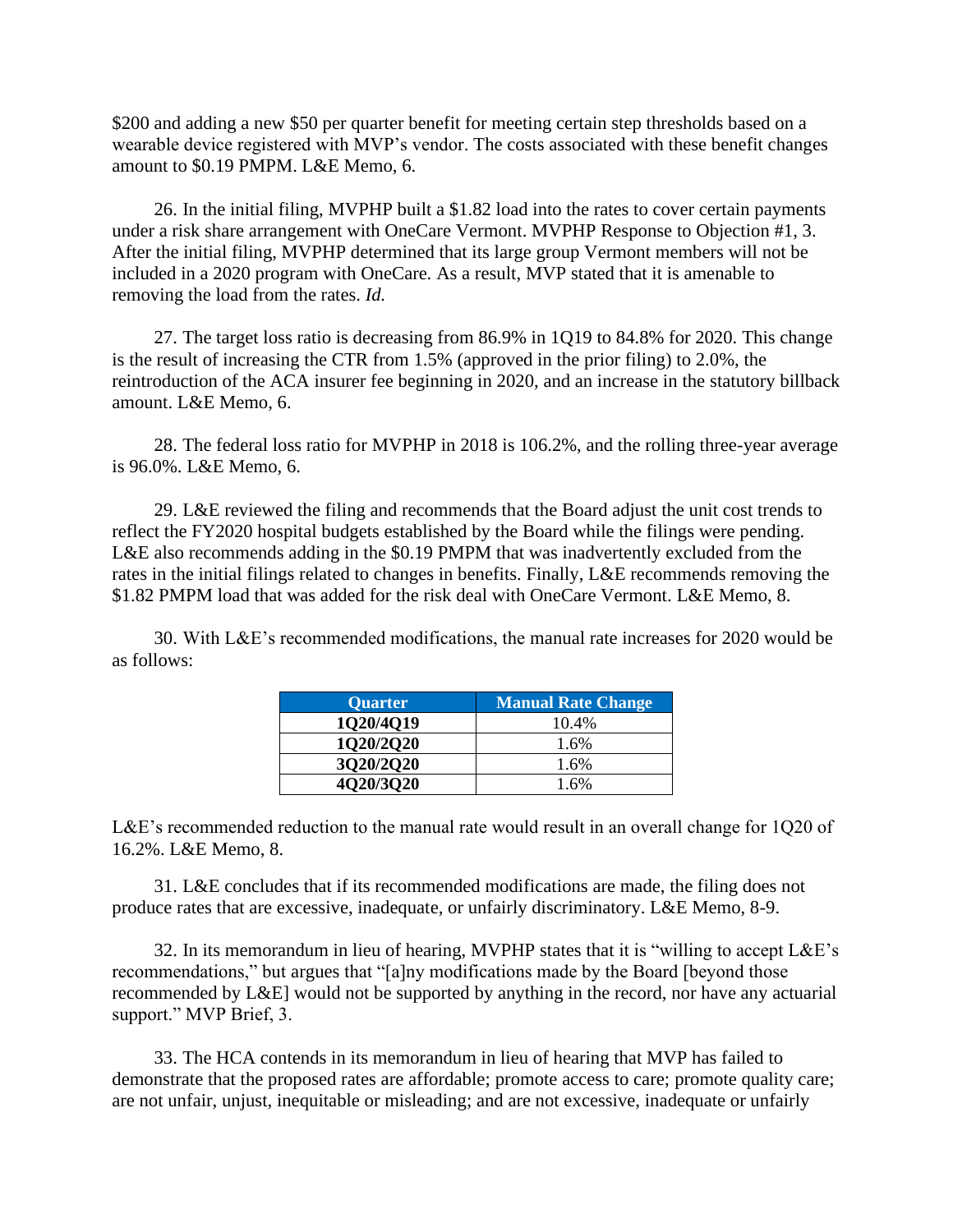discriminatory. The HCA notes that the rate request far exceeds Vermont's real wage growth and real GDP growth and asks the Board to reduce the proposed rate by at least 2.5%, a 0.5% reduction as recommended by L&E, a reduction of the CTR to between 0% and 1% due to a lack of solvency concerns, and a 1.0% reduction to promote affordability and access to care.

#### **Standard of Review**

The Board reviews rate filings to determine whether the proposed rate is "affordable, promotes quality care, promotes access to health care, protects insurer solvency, and is not unjust, unfair inequitable, misleading, or contrary to the laws of this State." 8 V.S.A. § 4062(a)(3); GMCB Rule 2.000, § 2.301(b). Although the first several terms—excessive, inadequate, or unfairly discriminatory—are defined actuarial standards, $<sup>2</sup>$  other standards by</sup> which the Board reviews rate filings are "general and open-ended," the result of "the fluidity inherent in concepts of quality care, access, and affordability." *In re MVP Health Insurance Co.*, 2016 VT 111, ¶ 16. The Board additionally takes into consideration changes in health care delivery, changes in payment methods and amounts, and other issues at its discretion. 18 V.S.A. § 9375(b)(6); GMCB Rule 2.000, § 2.401.

In arriving at its decision, the Board must consider DFR's analysis and opinion of the impact of the proposed rate on the insurer's solvency and reserves. 8 V.S.A. § 4062(a)(2)(B), (3). The Board must also consider any public comments it receives on a rate filing. 8 V.S.A.  $§$  4062(c)(2)(B); GMCB Rule 2.000, § 2.201. The burden falls on the insurer proposing a rate change to justify the requested rate. GMCB Rule 2.000, § 2.104(c).

### **Conclusions of Law**

First, we adopt our actuaries' recommendations and order the carriers to 1) adjust the unit cost trend to reflect the approved FY2020 hospital budgets; 2) add the \$0.19 PMPM that was inadvertently excluded from the rates related to changes in benefits; and 3) remove the \$1.82 PMPM load that was added to the rates to account for an expected agreement with OneCare. Findings, ¶ 28. These recommended modifications either correct for omissions in the filing or incorporate more accurate information not available at the time of filing. Moreover, the recommendations were not contested by either party. *See* Findings, ¶¶ 32-33.

Next, consistent with modifications we have required in other filings, we order the carriers to reduce the proposed CTR from 2.0% to 1.0%. *See, e.g., In re: MVP Health Plan, Inc., 2020 Individual and Small Group Market Rate Filing*, GMCB-005-19rr, Decision and Order, 13 (reducing CTR from 1.5% to 1.0%); *In re: MVP Health Plan, Inc., 2019 Large Group HMO Rate Filing*, GMCB-010-18rr, Decision and Order, 6 (reducing CTR from 2.0% to 1.5%); *In re: MVP Health Plan, Inc., Third Quarter 2018 and Fourth Quarter 2018 Large Group HMO Rate* 

<sup>2</sup> Under Actuarial Standard of Practice No. 8, rates may be considered adequate if they provide for payment of claims, administrative expenses, taxes, regulatory fees, and reasonable contingency and profit margins; rates may be considered excessive if they exceed the rate needed to provide for payment of claims, administrative expenses, taxes, regulatory fees, and reasonable contingency and profit margins; and rates may be considered unfairly discriminatory if they result in premium differences among insureds within similar risk categories that: (1) are not permissible under applicable law; or (2) in the absence of applicable law, do not reasonably correspond to differences in expected costs.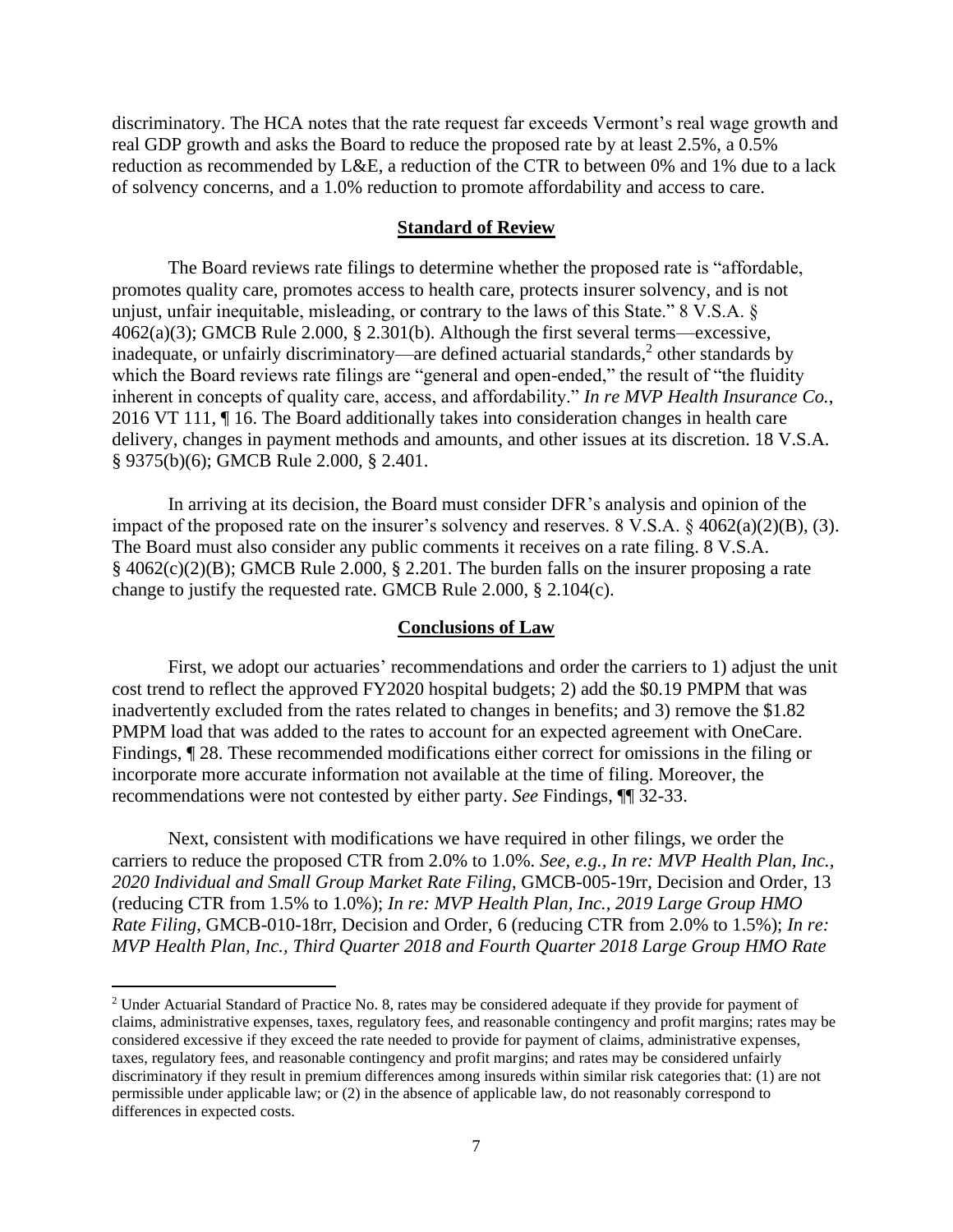*Filing*, GMCB-007-18rr, 5 (reducing CTR from 2.0% to 1.0%). A reduction of the CTR from 2.0% to 1.0% poses no threat to the solvency of the carriers. *See* Findings, ¶¶ 23-24. At the same time, such a reduction will enhance the affordability of a substantial rate increase, which, as the HCA notes, exceeds relevant economic indicators. *See* Findings, ¶ 33.

With our ordered modifications, the average annual rate increase for 1Q20 will be approximately 15.0%, instead of the 16.7% proposed in the filing, and we expect that, on average, the premium increase experienced by groups renewing in 1Q20 will be approximately 7.0%, instead of the 8.4% initially projected by the carrier. *See* Findings, ¶¶ 6-7. We conclude that these rates, as modified, are not excessive, inadequate, or unfairly discriminatory, and strike the most appropriate balance between maintaining insurer solvency and promoting affordability.

### **Order**

For the reasons discussed above, we order the carriers to 1) adjust the unit cost trend to reflect the approved FY2020 hospital budgets; 2) add the \$0.19 PMPM that was inadvertently excluded from the rates related to changes in benefits; 3) remove the \$1.82 PMPM load that was added to the rates to account for an expected agreement with OneCare; and 4) reduce the proposed CTR from 2.0% to 1.0%.

### **SO ORDERED.**

Dated: November 13, 2019 at Montpelier, Vermont

| s/ Kevin Mullin, Chair |                       |
|------------------------|-----------------------|
|                        |                       |
| s/ Jessica Holmes      | <b>GREEN MOUNTAIN</b> |
|                        | <b>CARE BOARD</b>     |
| s/ Robin Lunge         | OF VERMONT            |
|                        |                       |
| Tom Pelham             |                       |
|                        |                       |
| Maureen Usifer         |                       |

Filed: November 13, 2019

Attest: s/ Jean Stetter, Administrative Services Coordinator Green Mountain Care Board

*NOTICE TO READERS: This decision is subject to revision of technical errors. Readers are requested to notify the Board (by e-mail, telephone, or in writing) of any apparent errors, so that any necessary corrections may be made. (E-mail address: Christina.McLaughlin@vermont.gov). Appeal of this decision to the Supreme Court of Vermont must be filed with the Board within thirty days. Appeal will not stay the effect of this Order, absent further Order by this Board or appropriate action by the Supreme Court of Vermont. Motions for reconsideration or stay, if*